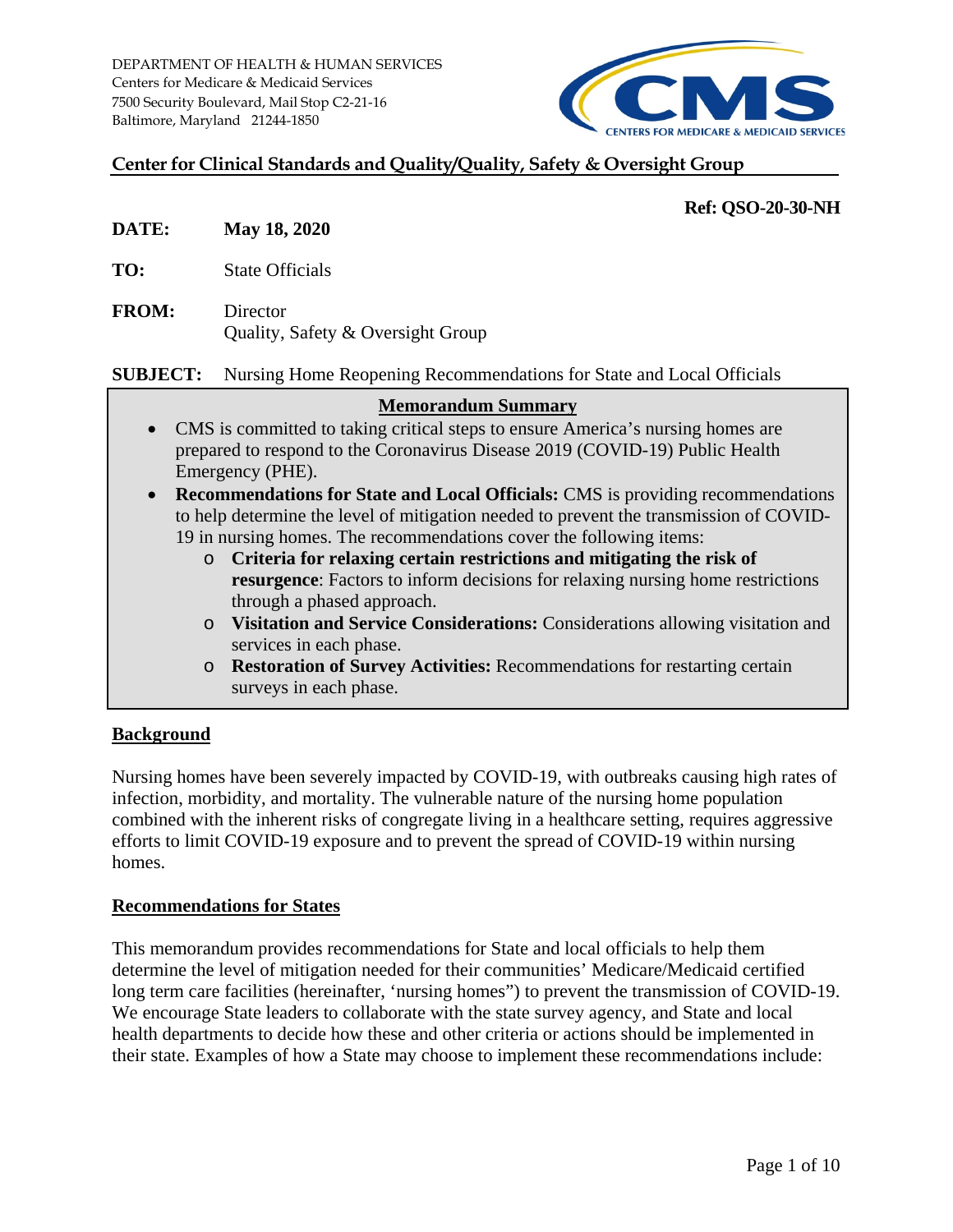- A State requiring all facilities to go through each phase at the same time (i.e., waiting until all facilities have met entrance criteria for a given phase).
- A State allowing facilities in a certain region (e.g., counties) within a state to enter each phase at the same time.
- A State permitting individual nursing homes to move through the phases based on each nursing home's status for meeting the criteria for entering a phase.

Given the critical importance in limiting COVID-19 exposure in nursing homes, decisions on relaxing restrictions should be made with careful review of a number of facility-level, community, and State factors/orders, and in collaboration with State and/or local health officials and nursing homes. Because the pandemic is affecting communities in different ways, State and local leaders should regularly monitor the factors for reopening and adjust their plans accordingly. Factors that should inform decisions about relaxing restrictions in nursing homes include:

- **Case status in community:** State-based criteria to determine the level of community transmission and guides progression from one phase to another. For example, a decline in the number of new cases, hospitalizations, or deaths (with exceptions for temporary outliers).
- **Case status in the nursing home(s)**: Absence of any new nursing home onset<sup>[1](#page-1-0)</sup> of COVID-19 cases (resident or staff), such as a resident acquiring COVID-19 in the nursing home.
- **Adequate staffing**: No staffing shortages and the facility is not under a contingency staffing plan.
- **Access to adequate testing**: The facility should have a testing plan in place based on contingencies informed by the Centers for Disease Control and Prevention (CDC). At minimum, the plan should consider the following components:
	- o The capacity for **all** nursing home **residents** to receive a single baseline COVID-19 test. Similarly, the capacity for all residents to be tested upon identification of an individual with symptoms consistent with COVID-19, or if a staff member tests positive for COVID-19. Capacity for continuance of weekly re-testing of all nursing home residents until all residents test negative;
	- o The capacity for **all** nursing home **staff** (including volunteers and vendors who are in the facility on a weekly basis) to receive a single baseline COVID-19 test, with re-testing of all staff continuing every week (note: State and local leaders may adjust the requirement for weekly testing of staff based on data about the circulation of the virus in their community);
	- o Written screening protocols for all staff (each shift), each resident (daily), and all persons entering the facility, such as vendors, volunteers, and visitors;
	- o An arrangement with laboratories to process tests. The test used should be able to detect SARS-CoV-2 virus (e.g., polymerase chain reaction (PCR)) with greater than 95% sensitivity, greater than 90% specificity, with results obtained rapidly

<span id="page-1-0"></span> $1$  A "new, nursing home onset" refers to COVID-19 cases that originated in the nursing home, and not cases where the nursing home admitted individuals from a hospital with a known COVID-19 positive status, or unknown COVID-19 status but became COVID-19 positive within 14 days after admission. In other words, if the number of COVID-19 cases increases because a facility is admitting residents from the hospital AND they are practicing effective Transmission-Based Precautions to prevent the transmission of COVID-19 to other residents, that facility may still advance through the phases of reopening. However, if a resident contracts COVID-19 within the nursing home without a prior hospitalization within the last 14 days, this facility should go back to the highest level of mitigation, and start the phases over.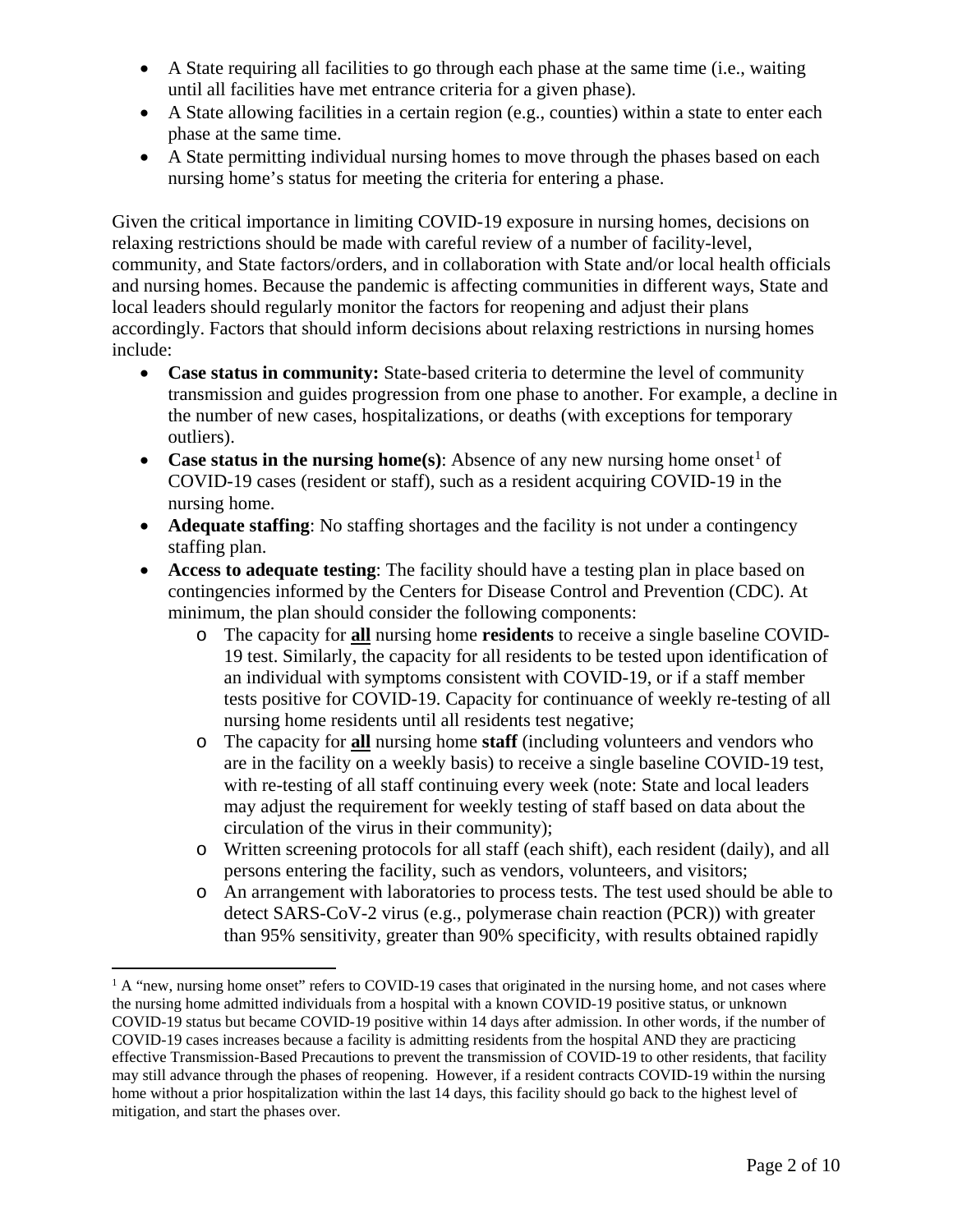(e.g., within 48 hours). Antibody test results should not be used to diagnose someone with an active SARS-CoV-2 infection.

- o A procedure for addressing residents or staff that decline or are unable to be tested (e.g., symptomatic resident refusing testing in a facility with positive COVID-19 cases should be treated as positive).
- **Universal source control**: Residents and visitors wear a cloth face covering or facemask. If a visitor is unable or unwilling to maintain these precautions (such as young children), consider restricting their ability to enter the facility. All visitors should maintain social distancing and perform hand washing or sanitizing upon entry to the facility.
- **Access to adequate Personal Protective Equipment (PPE) for staff:** Contingency capacity strategy is allowable, such as [CDC's guidance at Strategies to Optimize the](https://www.cdc.gov/coronavirus/2019-ncov/hcp/ppe-strategy/index.html)  [Supply of PPE and Equipment](https://www.cdc.gov/coronavirus/2019-ncov/hcp/ppe-strategy/index.html) (facilities' crisis capacity PPE strategy would not constitute adequate access to PPE). All staff wear all appropriate PPE when indicated. Staff wear cloth face covering if facemask is not indicated, such as administrative staff.
- Local hospital capacity: Ability for the local hospital to accept transfers from nursing homes.

**Contact:** For questions or concerns regarding this memo, please contact [DNH\\_TriageTeam@cms.hhs.gov.](mailto:DNH_TriageTeam@cms.hhs.gov)

**Effective Date:** Immediately. This policy should be communicated with all survey and certification staff, their managers and the State/Branch training coordinators immediately.

> /s/ David R. Wright

Attachments:

Recommended Nursing Home Phased Re-opening for States

cc: Survey & Operations Group (SOG) Management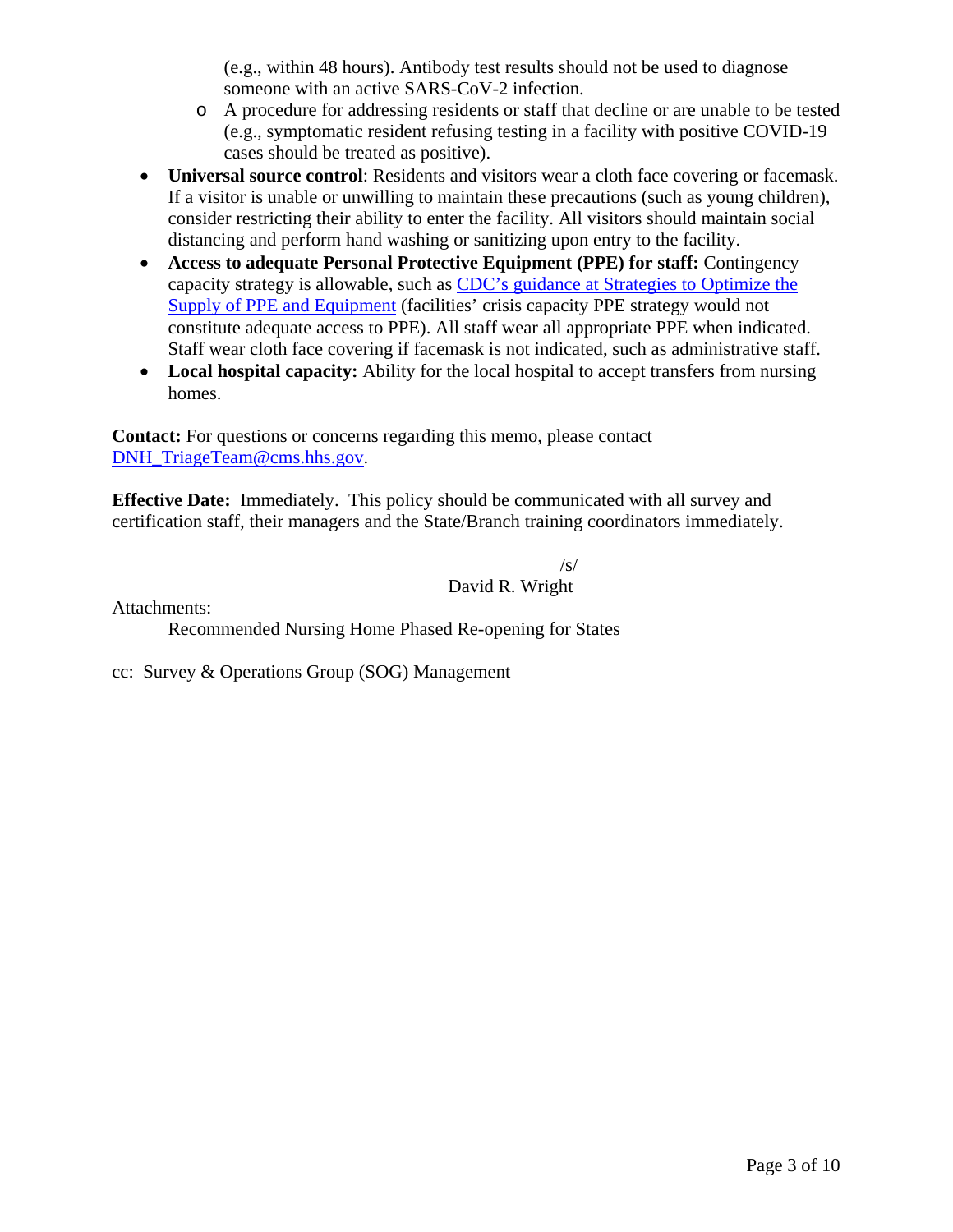# **Attachment 1 – Recommended Nursing Home Phased Reopening for States**

The reopening phases below cross-walk to the phases of the plan for [Opening Up America Again,](https://www.whitehouse.gov/openingamerica/) and includes efforts to maintain rigorous infection prevention and control, as well as resident social engagements and quality of life. Note: The Opening Up America Guidance for communities includes visitation guidance for "senior care facilities." The term "senior care facilities" refers to a broader set of facilities that may be utilized by seniors, and is not specific to Medicare/Medicare certified long term care facilities (i.e., nursing homes), whereas, this guidance is specific to nursing homes.

Due to the elevated risk COVID-19 poses to nursing home residents, we recommend additional criteria for advancing through phases of reopening nursing homes than is recommended in the broader Administration's Opening Up America Again framework. For example:

- Nursing homes should not advance through any phases of reopening or relax any restrictions until all residents and staff have received a base-line test, and the appropriate actions are taken based on the results;
- States should survey those nursing homes that experienced a significant COVID-19 outbreak prior to reopening to ensure the facility is adequately preventing transmission of COVID=19; and
- Nursing homes should remain in the current state of highest mitigation while the community is in Phase 1 of Opening Up America Again (in other words, a nursing home's reopening should lag behind the general community's reopening by 14 days).

For additional criteria, please see the Appendix.

| <b>Status</b>                                                                                | <b>Criteria for Implementation</b>                                                                                                                           | <b>Visitation and Service Considerations</b>                                                                                                                                                                                                                                                                                                                                                                                                                                                                                                                                                                                                                                                                                                       | Surveys that will be<br>performed at each phase                                                                                                                                                                                                                                                                                                                                                                                                             |
|----------------------------------------------------------------------------------------------|--------------------------------------------------------------------------------------------------------------------------------------------------------------|----------------------------------------------------------------------------------------------------------------------------------------------------------------------------------------------------------------------------------------------------------------------------------------------------------------------------------------------------------------------------------------------------------------------------------------------------------------------------------------------------------------------------------------------------------------------------------------------------------------------------------------------------------------------------------------------------------------------------------------------------|-------------------------------------------------------------------------------------------------------------------------------------------------------------------------------------------------------------------------------------------------------------------------------------------------------------------------------------------------------------------------------------------------------------------------------------------------------------|
| Current state:<br>Significant<br>Mitigation and<br>Phase 1 of<br>Opening Up<br>America Again | Most facilities are in a posture<br>that can be described as their<br>highest level of vigilance,<br>regardless of transmission<br>within their communities. | Visitation generally prohibited, except for<br>compassionate care situations. In those limited<br>situations, visitors. are screened and additional<br>precautions are taken, including social distancing, and<br>hand hygiene (e.g., use alcohol-based hand rub upon<br>entry). All visitors must wear a cloth face covering or<br>facemask for the duration of their visit.<br>Restricted entry of non-essential healthcare personnel.<br>Communal dining limited (for COVID-19 negative or<br>asymptomatic residents only), but residents may eat in<br>the same room with social distancing (limited number<br>of people at tables and spaced by at least 6 feet).<br>Non-medically necessary trips outside the building<br>should be avoided. | Investigation of complaints<br>alleging there is an immediate<br>serious threat to the resident's<br>health and safety (known as<br>Immediate Jeopardy)<br>Revisit surveys to confirm the<br>facility has removed any<br>Immediate Jeopardy findings<br>Focused infection control surveys<br>Initial survey to certify that the<br>provider has met the required<br>conditions to participate in the<br>Medicare Program (initial<br>certification surveys) |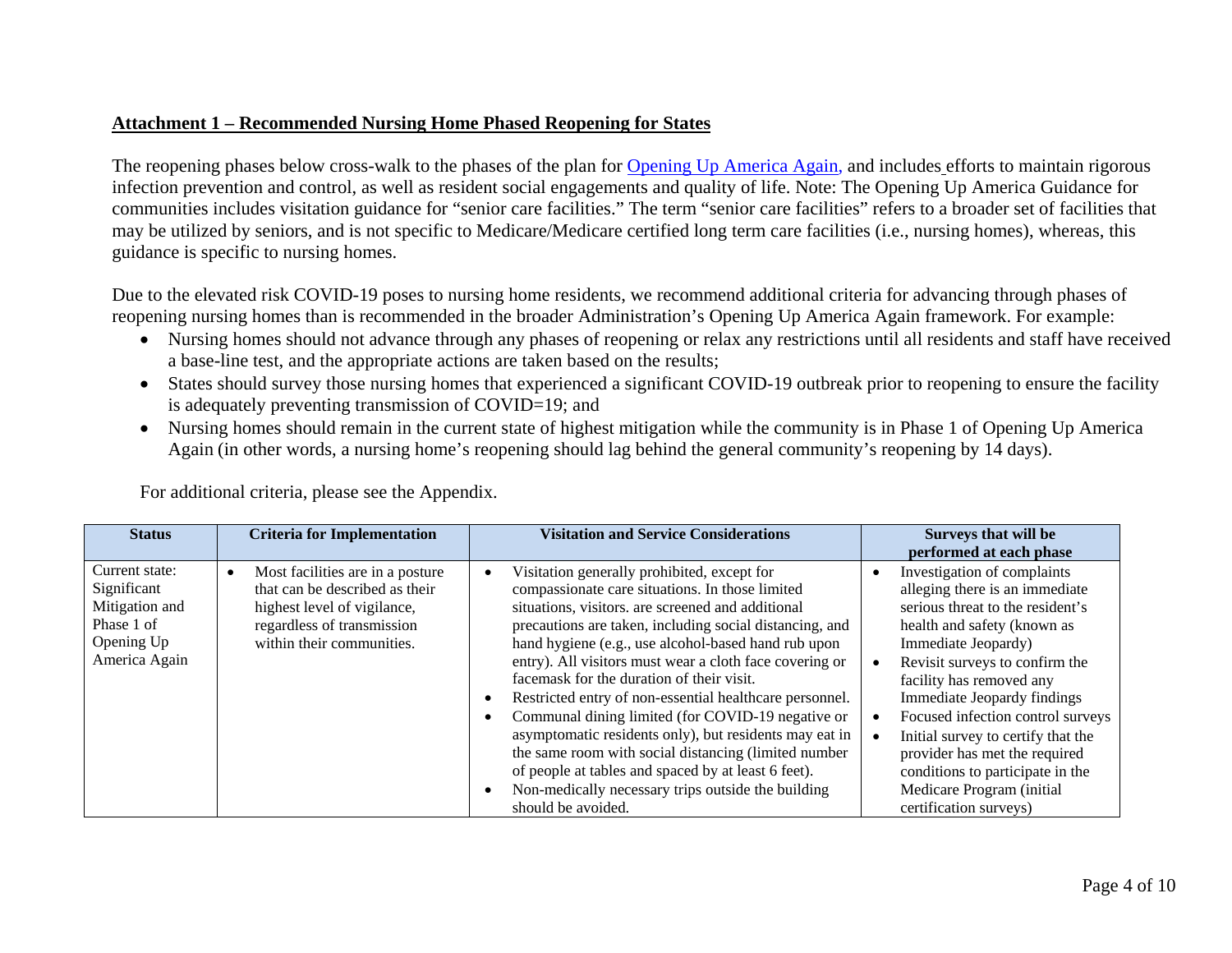| <b>Status</b> | <b>Criteria for Implementation</b> | <b>Visitation and Service Considerations</b>                                                                                                                                                                                                                                                                                                                                                                                                                                                                                                                                                                                                                                                                                                                                                                                                                                                                                                                                                                                                                                                                                                                                                                                                                                                                                                                                                                                                                                                                                                                                                                                                                                                                                                                                                          | Surveys that will be                                                                              |
|---------------|------------------------------------|-------------------------------------------------------------------------------------------------------------------------------------------------------------------------------------------------------------------------------------------------------------------------------------------------------------------------------------------------------------------------------------------------------------------------------------------------------------------------------------------------------------------------------------------------------------------------------------------------------------------------------------------------------------------------------------------------------------------------------------------------------------------------------------------------------------------------------------------------------------------------------------------------------------------------------------------------------------------------------------------------------------------------------------------------------------------------------------------------------------------------------------------------------------------------------------------------------------------------------------------------------------------------------------------------------------------------------------------------------------------------------------------------------------------------------------------------------------------------------------------------------------------------------------------------------------------------------------------------------------------------------------------------------------------------------------------------------------------------------------------------------------------------------------------------------|---------------------------------------------------------------------------------------------------|
|               |                                    |                                                                                                                                                                                                                                                                                                                                                                                                                                                                                                                                                                                                                                                                                                                                                                                                                                                                                                                                                                                                                                                                                                                                                                                                                                                                                                                                                                                                                                                                                                                                                                                                                                                                                                                                                                                                       | performed at each phase                                                                           |
|               |                                    | Restrict group activities, but some activities may be<br>$\bullet$<br>conducted (for COVID-19 negative or asymptomatic<br>residents only) with social distancing, hand hygiene,<br>and use of a cloth face covering or facemask.<br>For medically necessary trips away from of the<br>facility:<br>The resident must wear a cloth face covering or<br>O<br>facemask; and<br>The facility must share the resident's COVID-19<br>$\circ$<br>status with the transportation service and entity<br>with whom the resident has the appointment.<br>100% screening of all persons entering the facility and<br>all staff at the beginning of each shift:<br>Temperature checks<br>O<br>Ensure all outside persons entering building have<br>O<br>cloth face covering or facemask.<br>Questionnaire about symptoms and potential<br>O<br>exposure<br>Observation of any signs or symptoms<br>$\circ$<br>100% screening for all residents:<br>Temperature checks<br>O<br>Questions about and observation for other signs<br>O<br>or symptoms of COVID-19 (at least daily)<br>Universal source control for everyone in the facility.<br>Residents and visitors entering for compassionate care<br>wear cloth face covering or facemask.<br>All staff wear appropriate PPE when they are<br>interacting with residents, to the extent PPE is<br>available and consistent with CDC guidance on<br>optimization of PPE. Staff wear cloth face covering if<br>facemask is not indicated.<br>All staff are tested weekly. All residents are tested<br>$\bullet$<br>upon identification of an individual with symptoms<br>consistent with COVID-19 or if staff have tested<br>positive for COVID-19. Weekly testing continues<br>until all residents test negative.<br>Dedicated space in facility for cohorting and | Any State-based priorities (e.g.,<br>$\bullet$<br>localized "hot spots," "strike"<br>teams, etc.) |
|               |                                    | managing care for residents with COVID-19; plan to                                                                                                                                                                                                                                                                                                                                                                                                                                                                                                                                                                                                                                                                                                                                                                                                                                                                                                                                                                                                                                                                                                                                                                                                                                                                                                                                                                                                                                                                                                                                                                                                                                                                                                                                                    |                                                                                                   |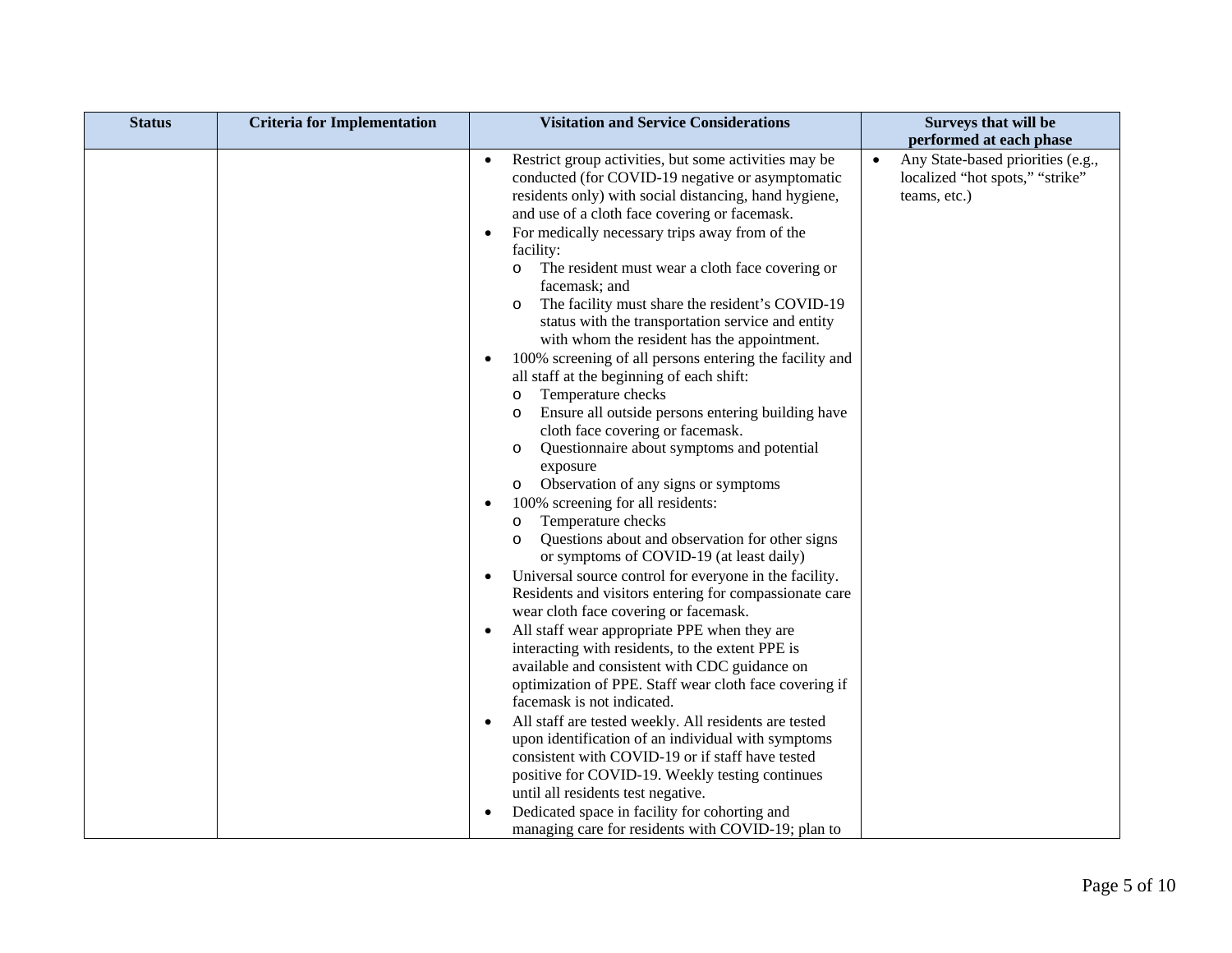| <b>Status</b>                                                               | <b>Criteria for Implementation</b>                                                                                                                                                                                                                                                                                                                                                                                                                                                                                                                                                                                                                                                                | <b>Visitation and Service Considerations</b>                                                                                                                                                                                                                                                                                                                                                                                                                                                                                                                                                                                                                                                                                                                                                                                                                                                                                                                                                                                                                                                                                                                                                                                                                                                                                                                                                                                                                                                                                                                                                                                                                                                                                                                                                                                                                                                                                                                             | Surveys that will be                                                                                                                                                                                                                                                                                                                                                                                                                                                                                |
|-----------------------------------------------------------------------------|---------------------------------------------------------------------------------------------------------------------------------------------------------------------------------------------------------------------------------------------------------------------------------------------------------------------------------------------------------------------------------------------------------------------------------------------------------------------------------------------------------------------------------------------------------------------------------------------------------------------------------------------------------------------------------------------------|--------------------------------------------------------------------------------------------------------------------------------------------------------------------------------------------------------------------------------------------------------------------------------------------------------------------------------------------------------------------------------------------------------------------------------------------------------------------------------------------------------------------------------------------------------------------------------------------------------------------------------------------------------------------------------------------------------------------------------------------------------------------------------------------------------------------------------------------------------------------------------------------------------------------------------------------------------------------------------------------------------------------------------------------------------------------------------------------------------------------------------------------------------------------------------------------------------------------------------------------------------------------------------------------------------------------------------------------------------------------------------------------------------------------------------------------------------------------------------------------------------------------------------------------------------------------------------------------------------------------------------------------------------------------------------------------------------------------------------------------------------------------------------------------------------------------------------------------------------------------------------------------------------------------------------------------------------------------------|-----------------------------------------------------------------------------------------------------------------------------------------------------------------------------------------------------------------------------------------------------------------------------------------------------------------------------------------------------------------------------------------------------------------------------------------------------------------------------------------------------|
|                                                                             |                                                                                                                                                                                                                                                                                                                                                                                                                                                                                                                                                                                                                                                                                                   | manage new/readmissions with an unknown COVID-                                                                                                                                                                                                                                                                                                                                                                                                                                                                                                                                                                                                                                                                                                                                                                                                                                                                                                                                                                                                                                                                                                                                                                                                                                                                                                                                                                                                                                                                                                                                                                                                                                                                                                                                                                                                                                                                                                                           | performed at each phase                                                                                                                                                                                                                                                                                                                                                                                                                                                                             |
| Phase 2 of<br>Reopening<br>nursing homes<br>and Opening Up<br>America Again | Case status in community has<br>$\bullet$<br>met the criteria for entry into<br>phase 2 (no rebound in cases<br>after 14 days in phase 1).<br>There have been no new,<br>$\bullet$<br>nursing home onset COVID<br>cases in the nursing home for 14<br>days.<br>The nursing home is not<br>$\bullet$<br>experiencing staff shortages.<br>The nursing home has adequate<br>$\bullet$<br>supplies of personal protective<br>equipment and essential<br>cleaning and disinfection<br>supplies to care for residents.<br>The nursing home has adequate<br>$\bullet$<br>access to testing for COVID-19.<br>Referral hospital(s) have bed<br>$\bullet$<br>capacity on wards and intensive<br>care units. | 19 status and residents who develop symptoms.<br>Visitation generally prohibited, except for<br>$\bullet$<br>compassionate care situations. In those limited<br>situations, visitors are screened and additional<br>precautions are taken, including social distancing, and<br>hand hygiene (e.g., use alcohol-based hand rub upon<br>entry). All visitors must wear a cloth face covering or<br>facemask for the duration of their visit.<br>Allow entry of limited numbers of non-essential<br>$\bullet$<br>healthcare personnel/contractors as determined<br>necessary by the facility, with screening and<br>additional precautions including social distancing,<br>hand hygiene, and cloth face covering or facemask.<br>Communal dining limited (for COVID-19 negative or<br>asymptomatic residents only), but residents may eat in<br>the same room with social distancing (limited number<br>of people at tables and spaced by at least 6 feet).<br>Group activities, including outings, limited (for<br>$\bullet$<br>asymptomatic or COVID-19 negative residents only)<br>with no more than 10 people and social distancing<br>among residents, appropriate hand hygiene, and use of<br>a cloth face covering or facemask.<br>For medically necessary trips outside of the facility:<br>The resident must wear a cloth face covering or<br>$\circ$<br>facemask; and<br>The facility must share the resident's COVID-19<br>$\circ$<br>status with the transportation service and entity<br>with whom the resident has the appointment.<br>100% screening of all persons entering the facility and<br>all staff at the beginning of each shift:<br>Temperature checks<br>$\circ$<br>Ensure all outside persons entering building have<br>$\circ$<br>cloth face covering or facemask.<br>Questionnaire about symptoms and potential<br>$\circ$<br>exposure<br>Observation of any signs or symptoms<br>$\circ$<br>100% screening (at least daily) for all residents | Investigation of complaints<br>$\bullet$<br>alleging either Immediate<br>Jeopardy or actual harm to<br>residents<br>Revisit surveys to confirm the<br>$\bullet$<br>facility has removed any<br>Immediate Jeopardy findings<br>Focused infection control surveys<br>$\bullet$<br>Initial certification surveys<br>State-based priorities (e.g.,<br>localized "hot spots," "strike"<br>teams, etc.)<br>$\bullet$<br>See Appendix for<br>recommendations for prioritizing<br>facilities to be surveyed |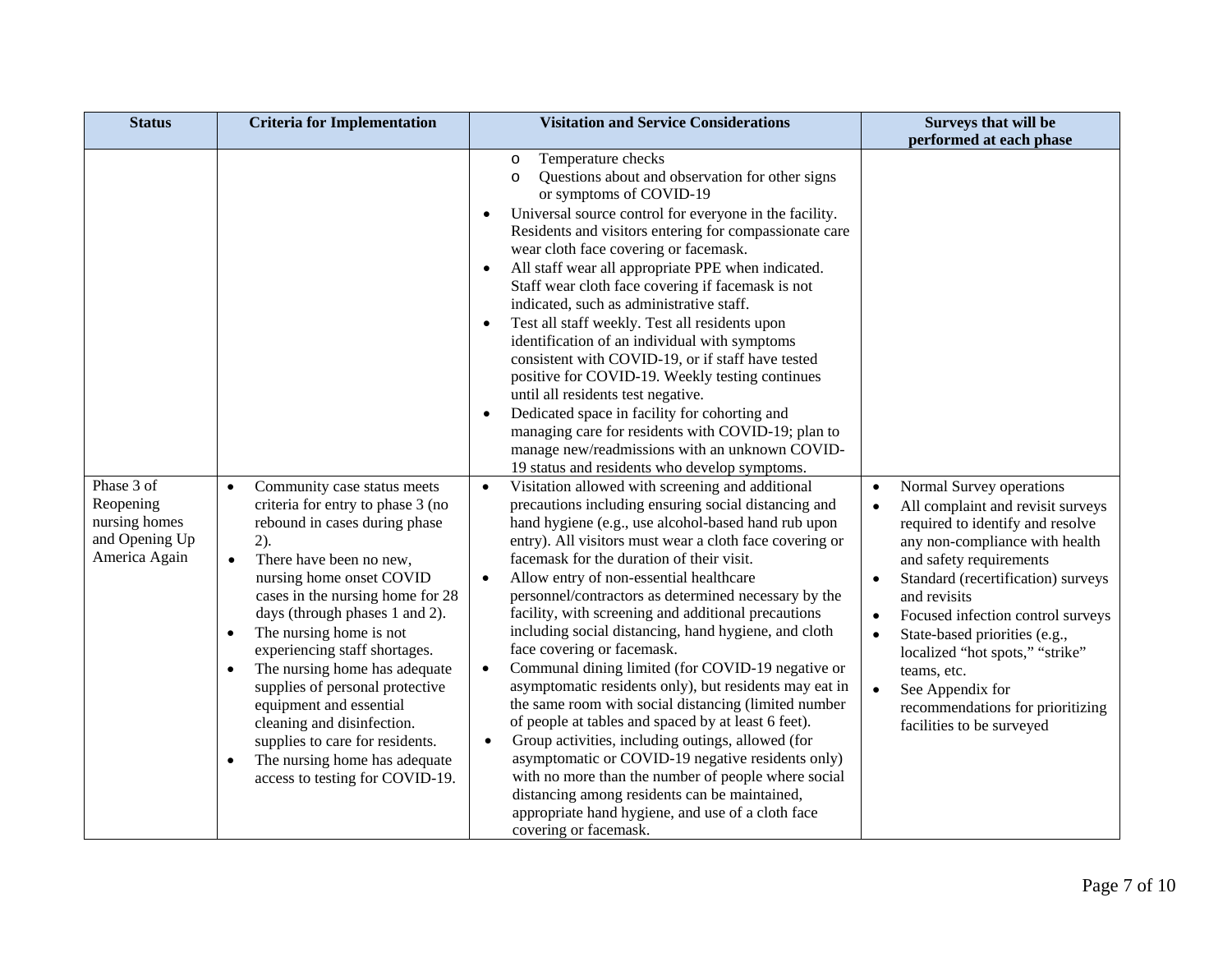| <b>Status</b> | <b>Criteria for Implementation</b>                                                           | <b>Visitation and Service Considerations</b>                                                                                                                                                                                                                                                                                                                                                                                                                                                                                                                                                                                                                                                                                                                                                                                                                                                                                                                                                                                                                          | Surveys that will be    |
|---------------|----------------------------------------------------------------------------------------------|-----------------------------------------------------------------------------------------------------------------------------------------------------------------------------------------------------------------------------------------------------------------------------------------------------------------------------------------------------------------------------------------------------------------------------------------------------------------------------------------------------------------------------------------------------------------------------------------------------------------------------------------------------------------------------------------------------------------------------------------------------------------------------------------------------------------------------------------------------------------------------------------------------------------------------------------------------------------------------------------------------------------------------------------------------------------------|-------------------------|
|               | Referral hospital(s) have bed<br>$\bullet$<br>capacity on wards and intensive<br>care units. | Allow entry of volunteers, with screening and<br>$\bullet$<br>additional precautions including social distancing,<br>hand hygiene, and cloth face covering or facemask.<br>For medically necessary trips outside of the facility:<br>$\bullet$<br>The resident must wear a mask; and<br>$\circ$<br>The facility must share the resident's COVID-19<br>status with the transportation service and entity<br>with whom the resident has the appointment.<br>100% screening of all persons entering the facility and<br>all staff at the beginning of each shift:<br>Temperature checks.<br>$\circ$<br>Ensure all outside persons entering building have<br>$\circ$<br>cloth face covering or facemask.<br>Questionnaire about symptoms and potential<br>$\circ$<br>exposure<br>Observation of any signs or symptoms<br>$\circ$<br>100% screening (at least daily) for all residents<br>Temperature checks<br>$\circ$<br>Questions about and observation for other signs<br>$\circ$<br>or symptoms of COVID-19<br>Universal source control for everyone in the facility. | performed at each phase |
|               |                                                                                              | Residents and visitors wear cloth face covering or<br>facemask.                                                                                                                                                                                                                                                                                                                                                                                                                                                                                                                                                                                                                                                                                                                                                                                                                                                                                                                                                                                                       |                         |
|               |                                                                                              | All staff wear all appropriate PPE when indicated.<br>Staff wear cloth face covering if facemask is not<br>indicated, such as administrative staff.<br>Test all staff weekly. Test all residents upon<br>$\bullet$<br>identification of an individual with symptoms                                                                                                                                                                                                                                                                                                                                                                                                                                                                                                                                                                                                                                                                                                                                                                                                   |                         |
|               |                                                                                              | consistent with COVID-19, or if staff have tested<br>positive for COVID-19. Weekly testing continues<br>until all residents test negative.<br>Dedicated space in facility for cohorting and managing<br>$\bullet$                                                                                                                                                                                                                                                                                                                                                                                                                                                                                                                                                                                                                                                                                                                                                                                                                                                     |                         |
|               |                                                                                              | care for residents with COVID-19; plan to manage<br>new/readmissions with an unknown COVID-19 status<br>and residents who develop symptoms.                                                                                                                                                                                                                                                                                                                                                                                                                                                                                                                                                                                                                                                                                                                                                                                                                                                                                                                           |                         |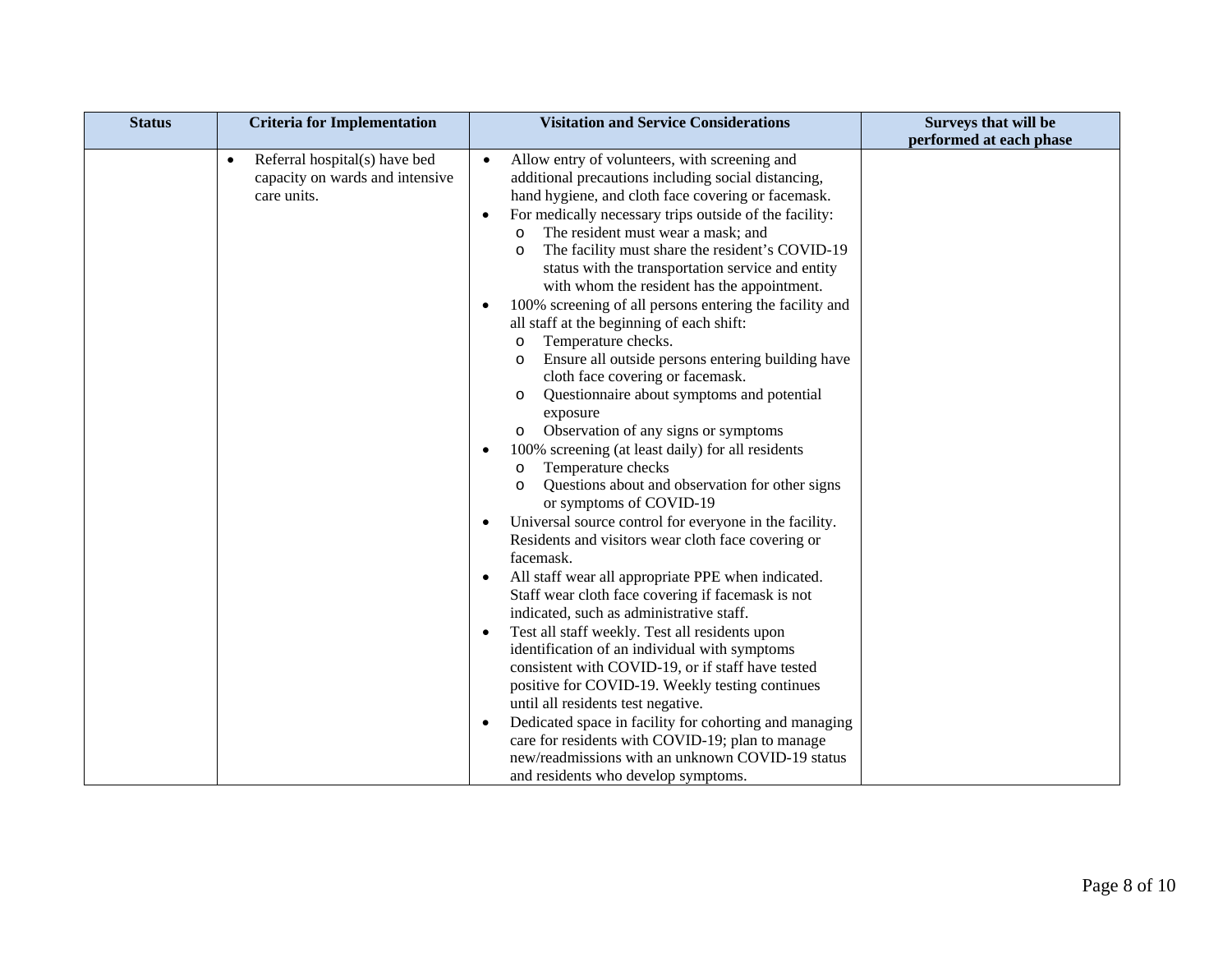# **APPENDIX**

### **Additional Recommendations**

- Reminder: When a community enters phase 1 of Opening Up America Again, nursing homes remain at their highest level of vigilance and mitigation (e.g., visitation restricted except in compassionate care situations). Nursing homes do not begin to de-escalate or relax restrictions until their surrounding community satisfies gating criteria and enters phase 2 of Opening Up America Again.
- A nursing home should spend a minimum of 14 days in a given phase, with no new nursing home onset of COVID-19 cases, prior to advancing to the next phase.
- A nursing home may be in different phases than its surrounding community based on the status of COVID-19 inside the facility, and the availability of key elements including, but not limited to PPE<sup>[2](#page-8-0)</sup>, testing, and staffing. For example, if a facility identifies a new, nursing home onset COVID-19 case in the facility while in **any** phase, that facility goes back to the **highest** level of mitigation, and starts over (even if the community is in phase 3).
- States may choose to have a longer waiting period (e.g., 28 days) before relaxing restrictions for facilities that have had a significant outbreak of COVID-19 cases, facilities with a history of noncompliance with infection control requirements, facilities with issues maintaining adequate staffing levels, or any other situations the state believes may warrant additional oversight or duration before being permitted to relax restrictions.

#### **State Survey Prioritization (Starting in Phase 2 of the above chart)**

States should use the following prioritization criteria within each phase when determining which facilities to begin to survey first.

- For investigating complaints (and Facility-Reported Incidents (FRIs), facilities with reports or allegations of:
	- 1. Abuse or neglect
	- 2. Infection control, including lack of notifying families and their representatives of COVID-19 information (per new requirements at 42 CFR  $483.80(g)(3)$ )
	- 3. Violations of transfer or discharge requirements
	- 4. Insufficient staffing or competency
	- 5. Other quality of care issues (e.g., falls, pressure ulcers, etc.)

In addition, a State agency may take other factors into consideration in its prioritization decision. For example, the State may identify a trend in allegations that indicates an increased risk of harm to residents, or the State may receive corroborating information from other sources regarding the allegation. In this case, the State may prioritize a facility for a survey higher than a facility that has met the above criteria.

- For standard recertification surveys:
	- 1. Facilities that have had a significant number of COVID-19 positive cases
	- 2. Special Focus Facilities
	- 3. Special Focus Facility candidates

<span id="page-8-0"></span><sup>&</sup>lt;sup>2</sup> Facilities should review the Centers for Disease Control and Prevention's guidance on COVID-19 for healthcare [professionals.](https://www.cdc.gov/coronavirus/2019-nCoV/hcp/index.html)